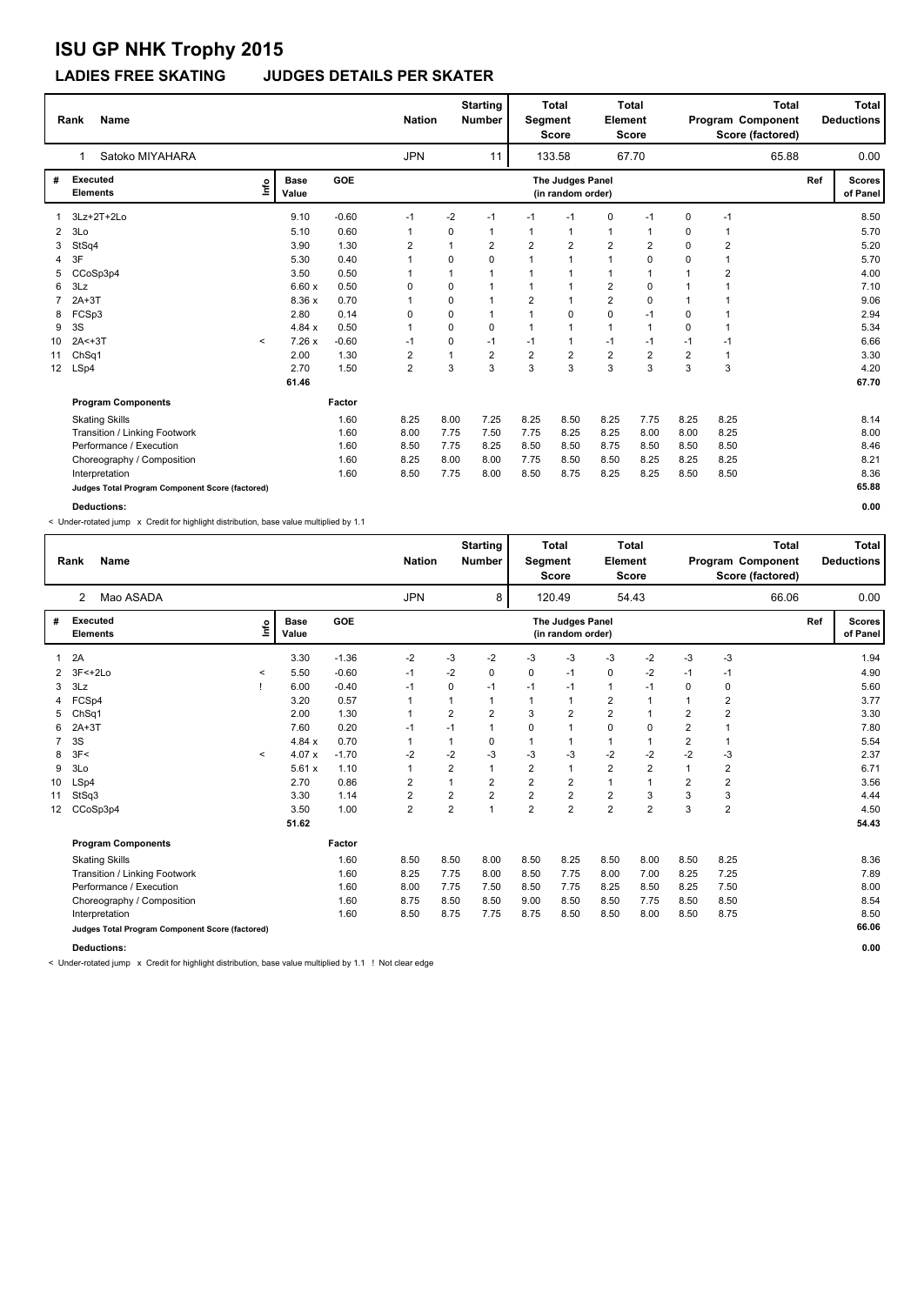### **LADIES FREE SKATING JUDGES DETAILS PER SKATER**

|                | <b>Name</b><br>Rank                             |                              |         | <b>Nation</b> |                         | <b>Starting</b><br><b>Number</b> | Segment        | <b>Total</b><br><b>Score</b>          | <b>Element</b> | <b>Total</b><br><b>Score</b> |                |                | <b>Total</b><br>Program Component<br>Score (factored) |     | Total<br><b>Deductions</b> |
|----------------|-------------------------------------------------|------------------------------|---------|---------------|-------------------------|----------------------------------|----------------|---------------------------------------|----------------|------------------------------|----------------|----------------|-------------------------------------------------------|-----|----------------------------|
|                | Courtney HICKS<br>3                             |                              |         | <b>USA</b>    |                         | 10                               |                | 117.52                                |                | 59.29                        |                |                | 60.23                                                 |     | $-2.00$                    |
| #              | <b>Executed</b><br><b>Elements</b>              | <b>Base</b><br>١nf٥<br>Value | GOE     |               |                         |                                  |                | The Judges Panel<br>(in random order) |                |                              |                |                |                                                       | Ref | <b>Scores</b><br>of Panel  |
|                | $3F+3T$                                         | 9.60                         | $-0.80$ | $-2$          | $-1$                    | $-1$                             | $-1$           | -2                                    | $-1$           | $-1$                         | 0              | $-1$           |                                                       |     | 8.80                       |
| $\overline{2}$ | 3Lz                                             | 6.00                         | $-2.10$ | -3            | -3                      | -3                               | -3             | $-3$                                  | $-3$           | -3                           | -3             | $-3$           |                                                       |     | 3.90                       |
| 3              | FCSp4                                           | 3.20                         | 0.86    | 2             | $\overline{2}$          | $\overline{2}$                   | $\mathbf 1$    | $\overline{2}$                        | $\mathbf{1}$   | $\overline{2}$               |                | $\overline{2}$ |                                                       |     | 4.06                       |
| 4              | StSq3                                           | 3.30                         | 0.57    |               | $\overline{2}$          | 1                                |                | $\overline{1}$                        | $\mathbf 0$    | $\overline{2}$               |                | 1              |                                                       |     | 3.87                       |
| 5              | $3Lz + 2T$                                      | 8.03 x                       | 0.70    |               | $\overline{\mathbf{c}}$ | $\mathbf 1$                      | $\mathbf 1$    | $\overline{1}$                        | 0              | 1                            |                |                |                                                       |     | 8.73                       |
| 6              | 3Lo                                             | 5.61x                        | $-0.90$ | -2            | $-1$                    | 0                                | $-1$           | $-2$                                  | $-2$           | $-1$                         | $-1$           | $-1$           |                                                       |     | 4.71                       |
| $\overline{7}$ | 2A                                              | 3.63x                        | 0.21    | 0             | 1                       | 0                                |                | $\overline{1}$                        | $\mathbf 0$    | 0                            | 0              | 1              |                                                       |     | 3.84                       |
| 8              | FCCoSp3p4                                       | 3.50                         | 0.50    |               | 1                       | $\mathbf 1$                      |                | $\mathbf 1$                           | 1              | 1                            |                |                |                                                       |     | 4.00                       |
| 9              | 3F                                              | 5.83x                        | 1.30    |               | $\overline{\mathbf{c}}$ | $\overline{2}$                   | $\overline{2}$ | $\overline{2}$                        | 1              | $\overline{2}$               | $\overline{2}$ | $\overline{2}$ |                                                       |     | 7.13                       |
| 10             | 2A                                              | 3.63x                        | 0.29    | 0             | 1                       | $\overline{1}$                   | $\mathbf 1$    | $\overline{1}$                        | $\mathbf 0$    | $\Omega$                     |                | 0              |                                                       |     | 3.92                       |
| 11             | ChSq1                                           | 2.00                         | 0.90    | 2             | 3                       | $\overline{2}$                   | 1              | $\mathbf{1}$                          | $\mathbf{1}$   | 1                            |                | 1              |                                                       |     | 2.90                       |
| 12             | CCoSp3p3                                        | 3.00                         | 0.43    | 1             | 1                       | $\mathbf{1}$                     | 0              | 0                                     | $\overline{1}$ | $\mathbf{1}$                 | $\overline{1}$ | 1              |                                                       |     | 3.43                       |
|                |                                                 | 57.33                        |         |               |                         |                                  |                |                                       |                |                              |                |                |                                                       |     | 59.29                      |
|                | <b>Program Components</b>                       |                              | Factor  |               |                         |                                  |                |                                       |                |                              |                |                |                                                       |     |                            |
|                | <b>Skating Skills</b>                           |                              | 1.60    | 8.00          | 8.50                    | 7.75                             | 7.25           | 7.75                                  | 7.25           | 8.00                         | 7.75           | 7.50           |                                                       |     | 7.71                       |
|                | Transition / Linking Footwork                   |                              | 1.60    | 7.00          | 8.25                    | 7.25                             | 7.25           | 7.50                                  | 7.00           | 7.50                         | 7.50           | 7.25           |                                                       |     | 7.32                       |
|                | Performance / Execution                         |                              | 1.60    | 8.25          | 7.75                    | 7.50                             | 7.00           | 7.75                                  | 6.75           | 7.75                         | 8.00           | 7.50           |                                                       |     | 7.61                       |
|                | Choreography / Composition                      |                              | 1.60    | 7.25          | 8.00                    | 7.50                             | 7.00           | 7.75                                  | 6.75           | 7.50                         | 7.75           | 7.50           |                                                       |     | 7.46                       |
|                | Interpretation                                  |                              | 1.60    | 7.50          | 8.25                    | 7.50                             | 7.00           | 8.00                                  | 6.75           | 7.75                         | 7.75           | 7.25           |                                                       |     | 7.54                       |
|                | Judges Total Program Component Score (factored) |                              |         |               |                         |                                  |                |                                       |                |                              |                |                |                                                       |     | 60.23                      |
|                | Deductions:                                     | Time violation:              | $-1.00$ |               |                         |                                  | Falls:         | $-1.00$                               |                |                              |                |                |                                                       |     | $-2.00$                    |

x Credit for highlight distribution, base value multiplied by 1.1

|    | <b>Name</b><br>Rank                             |              |                      |            | <b>Nation</b>           |                | <b>Starting</b><br><b>Number</b> | <b>Segment</b> | <b>Total</b><br><b>Score</b>          | Element        | Total<br><b>Score</b>   |                | Total<br>Program Component<br>Score (factored) |     | <b>Total</b><br><b>Deductions</b> |
|----|-------------------------------------------------|--------------|----------------------|------------|-------------------------|----------------|----------------------------------|----------------|---------------------------------------|----------------|-------------------------|----------------|------------------------------------------------|-----|-----------------------------------|
|    | Anna POGORILAYA<br>4                            |              |                      |            | <b>RUS</b>              |                |                                  |                | 117.28                                |                | 58.30                   |                | 58.98                                          |     | 0.00                              |
| #  | <b>Executed</b><br>Elements                     | ١nf٥         | <b>Base</b><br>Value | <b>GOE</b> |                         |                |                                  |                | The Judges Panel<br>(in random order) |                |                         |                |                                                | Ref | <b>Scores</b><br>of Panel         |
|    | 3Lz                                             |              | 6.00                 | $-1.20$    | $-2$                    | $-2$           | -2                               | -2             | $-1$                                  | $-2$           | $-1$                    | $-1$           | $-2$                                           |     | 4.80                              |
| 2  | 3Lo+1Lo+3S                                      |              | 10.00                | 0.20       | 0                       | 0              | 0                                | 0              | 1                                     | $\pmb{0}$      | 1                       | 0              | 1                                              |     | 10.20                             |
| 3  | $3Lz + 3T <$                                    | $\checkmark$ | 9.00                 | $-1.60$    | $-2$                    | $-3$           | $-1$                             | $-3$           | $-3$                                  | $-2$           | $-3$                    | $-2$           | $-1$                                           |     | 7.40                              |
| 4  | StSq3                                           |              | 3.30                 | 0.57       | 1                       | 1              | 1                                | 1              | $\mathbf{1}$                          | $\overline{2}$ | $\overline{\mathbf{c}}$ |                | 1                                              |     | 3.87                              |
| 5  | FCCoSp3p4                                       |              | 3.50                 | 0.57       | 2                       | $\mathbf{1}$   | 1                                | $\mathbf 1$    | $\overline{2}$                        | $\mathbf{1}$   | $\overline{1}$          |                | 1                                              |     | 4.07                              |
| 6  | 2A                                              |              | 3.63x                | 0.43       | 1                       | $\mathbf 1$    | 1                                | $\mathbf 1$    | $\mathbf{1}$                          | $\mathbf{1}$   | $\overline{2}$          | $\mathbf 0$    | 0                                              |     | 4.06                              |
| 7  | $3Lo+2T$                                        |              | 7.04x                | 0.50       |                         | 1              | 0                                | $\mathbf{1}$   | $\mathbf 0$                           | $\mathbf 0$    | $\overline{2}$          | $\mathbf{1}$   | 1                                              |     | 7.54                              |
| 8  | ChSq1                                           |              | 2.00                 | 0.70       |                         | 1              | 1                                | 1              | $\overline{2}$                        | $\mathbf{1}$   | 1                       | 0              | 1                                              |     | 2.70                              |
| 9  | 2A                                              |              | 3.63x                | 0.43       | 1                       | 0              | 1                                | 1              | $\mathbf{1}$                          | $\mathbf{1}$   | 1                       |                | 0                                              |     | 4.06                              |
| 10 | 3Fe                                             | e            | 4.07x                | $-1.60$    | $-2$                    | $-3$           | $-2$                             | $-2$           | $-2$                                  | $-3$           | $-3$                    | $-2$           | $-1$                                           |     | 2.47                              |
| 11 | CCoSp3p3                                        |              | 3.00                 | 0.43       | $\mathbf{1}$            | 0              | 1                                | 1              | $\mathbf{1}$                          | $\mathbf{1}$   | $\overline{\mathbf{c}}$ | $\mathbf 0$    | $\overline{1}$                                 |     | 3.43                              |
| 12 | LSp4                                            |              | 2.70                 | 1.00       | $\overline{\mathbf{c}}$ | $\overline{2}$ | $\overline{2}$                   | $\overline{2}$ | $\overline{2}$                        | $\overline{2}$ | $\overline{2}$          | $\overline{1}$ | $\overline{2}$                                 |     | 3.70                              |
|    |                                                 |              | 57.87                |            |                         |                |                                  |                |                                       |                |                         |                |                                                |     | 58.30                             |
|    | <b>Program Components</b>                       |              |                      | Factor     |                         |                |                                  |                |                                       |                |                         |                |                                                |     |                                   |
|    | <b>Skating Skills</b>                           |              |                      | 1.60       | 8.00                    | 7.50           | 7.75                             | 7.00           | 7.75                                  | 7.50           | 7.50                    | 7.00           | 7.75                                           |     | 7.54                              |
|    | Transition / Linking Footwork                   |              |                      | 1.60       | 7.75                    | 6.75           | 7.25                             | 7.00           | 7.25                                  | 7.00           | 7.00                    | 7.25           | 7.50                                           |     | 7.18                              |
|    | Performance / Execution                         |              |                      | 1.60       | 8.00                    | 7.00           | 7.50                             | 6.50           | 7.75                                  | 7.25           | 7.50                    | 7.00           | 7.25                                           |     | 7.32                              |
|    | Choreography / Composition                      |              |                      | 1.60       | 8.00                    | 6.75           | 7.50                             | 7.25           | 7.75                                  | 7.50           | 7.25                    | 7.50           | 7.50                                           |     | 7.46                              |
|    | Interpretation                                  |              |                      | 1.60       | 8.25                    | 7.00           | 7.50                             | 6.50           | 7.50                                  | 7.50           | 7.25                    | 7.00           | 7.75                                           |     | 7.36                              |
|    | Judges Total Program Component Score (factored) |              |                      |            |                         |                |                                  |                |                                       |                |                         |                |                                                |     | 58.98                             |
|    | <b>Deductions:</b>                              |              |                      |            |                         |                |                                  |                |                                       |                |                         |                |                                                |     | 0.00                              |

< Under-rotated jump x Credit for highlight distribution, base value multiplied by 1.1 e Wrong edge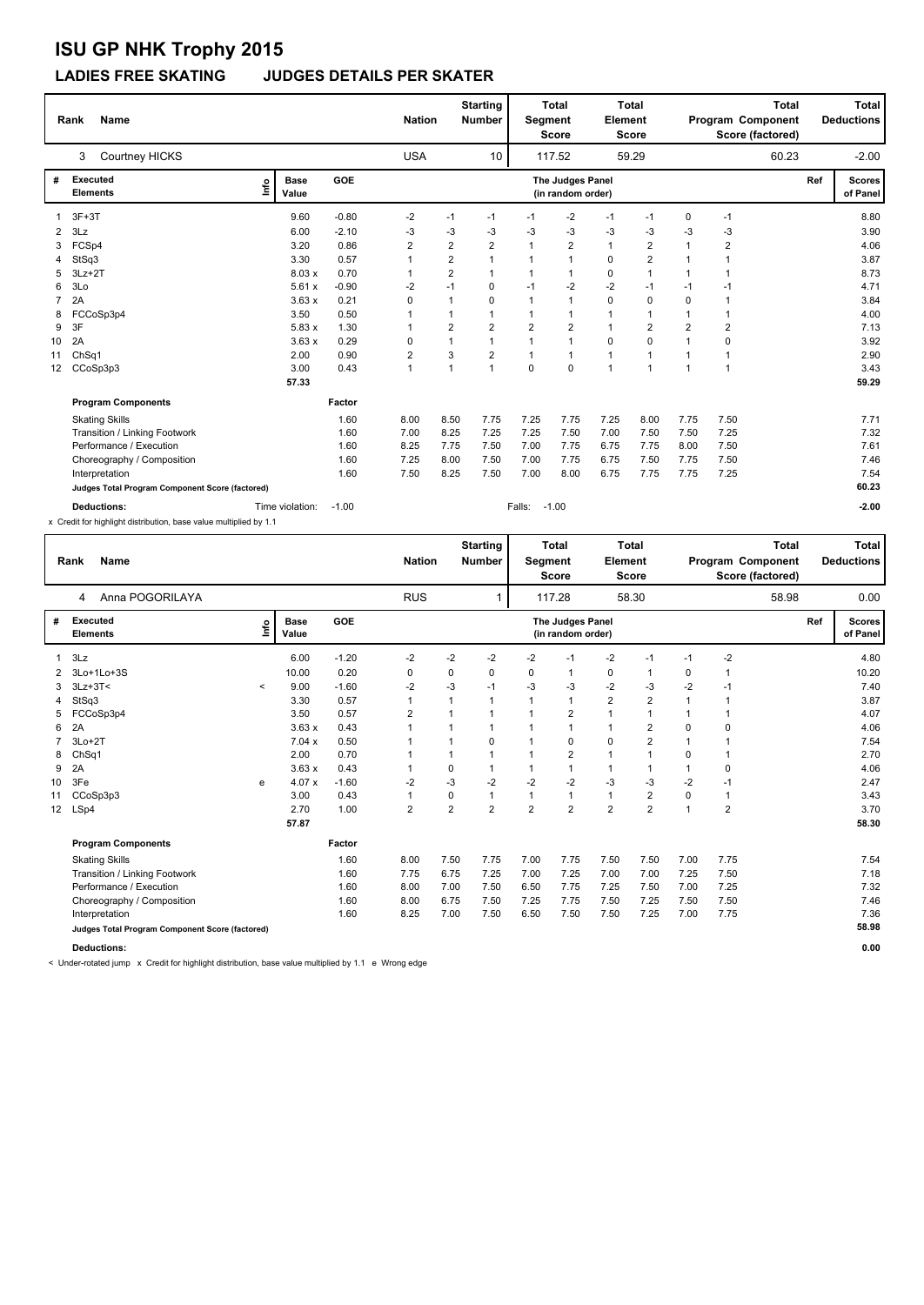#### **LADIES FREE SKATING JUDGES DETAILS PER SKATER**

|    | <b>Name</b><br>Rank                             |      |                      |            | <b>Nation</b> |                | <b>Starting</b><br><b>Number</b> | Segment        | <b>Total</b><br><b>Score</b>          | Element        | <b>Total</b><br><b>Score</b> |                |                | <b>Total</b><br>Program Component<br>Score (factored) |     | Total<br><b>Deductions</b> |
|----|-------------------------------------------------|------|----------------------|------------|---------------|----------------|----------------------------------|----------------|---------------------------------------|----------------|------------------------------|----------------|----------------|-------------------------------------------------------|-----|----------------------------|
|    | Ashley WAGNER<br>5                              |      |                      |            | <b>USA</b>    |                | 9                                |                | 115.62                                |                | 50.20                        |                |                | 65.42                                                 |     | 0.00                       |
| #  | <b>Executed</b><br><b>Elements</b>              | ١nf٥ | <b>Base</b><br>Value | <b>GOE</b> |               |                |                                  |                | The Judges Panel<br>(in random order) |                |                              |                |                |                                                       | Ref | <b>Scores</b><br>of Panel  |
|    | 2A                                              |      | 3.30                 | 0.64       | $\mathbf 1$   | 1              | -1                               | $\overline{2}$ | $\overline{2}$                        | $\overline{2}$ | 1                            |                | 1              |                                                       |     | 3.94                       |
| 2  | 3F                                              |      | 5.30                 | $-0.70$    | 0             | $-1$           | $-2$                             | $-2$           | $-1$                                  | $-1$           | $-1$                         | -1             | $\mathbf 0$    |                                                       |     | 4.60                       |
| 3  | 2A                                              |      | 3.30                 | $-0.21$    | 0             | 0              | $-1$                             | $-1$           | 0                                     | $-1$           | 0                            | $-1$           | 0              |                                                       |     | 3.09                       |
| 4  | FSSp3                                           |      | 2.60                 | 0.57       | 1             | $\overline{2}$ | $\mathbf{1}$                     |                | $\overline{1}$                        | $\overline{2}$ | $\overline{1}$               | $\mathbf 1$    | 1              |                                                       |     | 3.17                       |
| 5  | CCoSp3p4                                        |      | 3.50                 | 0.64       | 0             | $\mathbf{1}$   | $\mathbf 1$                      | $\overline{2}$ | $\overline{1}$                        | $\overline{2}$ | 1                            | $\overline{2}$ | 1              |                                                       |     | 4.14                       |
| 6  | 3Lo<+1Lo+3S<<                                   | <<   | 5.94x                | $-1.90$    | $-2$          | $-2$           | $-3$                             | $-3$           | -1                                    | $-3$           | $-3$                         | $-3$           | $-3$           |                                                       |     | 4.04                       |
| 7  | $3F+3T<<$                                       | <<   | 7.26x                | $-1.70$    | $-2$          | $-2$           | $-3$                             | $-3$           | $-2$                                  | $-3$           | $-2$                         | $-2$           | $-3$           |                                                       |     | 5.56                       |
| 8  | 3Lo                                             |      | 5.61x                | 0.40       | 0             | $\mathbf{1}$   | $-1$                             |                | $\overline{1}$                        | $\mathbf{1}$   | 0                            | $\overline{2}$ | 0              |                                                       |     | 6.01                       |
| 9  | StSq2                                           |      | 2.60                 | 0.79       | $\mathbf{1}$  | $\overline{2}$ | $\mathbf 0$                      |                | $\overline{2}$                        | $\mathbf{1}$   | $\overline{2}$               | $\overline{2}$ | $\overline{2}$ |                                                       |     | 3.39                       |
| 10 | 3Lz                                             |      | 6.60x                | $-0.80$    | $-2$          | $-1$           | $-2$                             | $-2$           | 0                                     | 0              | $-1$                         | $-1$           | $-1$           |                                                       |     | 5.80                       |
| 11 | Ch <sub>Sq1</sub>                               |      | 2.00                 | 1.10       | $\mathbf{1}$  | $\overline{2}$ | $\mathbf{1}$                     | $\overline{2}$ | $\overline{1}$                        | $\overline{2}$ | $\overline{1}$               | $\overline{2}$ | $\overline{2}$ |                                                       |     | 3.10                       |
| 12 | FCCoSp3p3                                       |      | 3.00                 | 0.36       | 0             | $\mathbf{1}$   | $\overline{1}$                   |                | $\mathbf 0$                           | $\overline{1}$ | $-1$                         | $\overline{1}$ | $\overline{1}$ |                                                       |     | 3.36                       |
|    |                                                 |      | 51.01                |            |               |                |                                  |                |                                       |                |                              |                |                |                                                       |     | 50.20                      |
|    | <b>Program Components</b>                       |      |                      | Factor     |               |                |                                  |                |                                       |                |                              |                |                |                                                       |     |                            |
|    | <b>Skating Skills</b>                           |      |                      | 1.60       | 8.50          | 8.25           | 7.25                             | 8.25           | 8.25                                  | 8.25           | 7.75                         | 7.50           | 8.50           |                                                       |     | 8.11                       |
|    | Transition / Linking Footwork                   |      |                      | 1.60       | 8.25          | 8.00           | 7.50                             | 7.75           | 8.25                                  | 7.75           | 7.75                         | 7.25           | 8.25           |                                                       |     | 7.89                       |
|    | Performance / Execution                         |      |                      | 1.60       | 8.25          | 8.50           | 6.75                             | 8.50           | 8.25                                  | 8.25           | 8.50                         | 8.00           | 7.75           |                                                       |     | 8.21                       |
|    | Choreography / Composition                      |      |                      | 1.60       | 8.50          | 8.25           | 7.25                             | 8.25           | 8.50                                  | 8.00           | 8.00                         | 8.00           | 8.50           |                                                       |     | 8.21                       |
|    | Interpretation                                  |      |                      | 1.60       | 8.50          | 8.25           | 7.00                             | 9.00           | 8.50                                  | 8.25           | 8.50                         | 8.50           | 8.75           |                                                       |     | 8.46                       |
|    | Judges Total Program Component Score (factored) |      |                      |            |               |                |                                  |                |                                       |                |                              |                |                |                                                       |     | 65.42                      |
|    | Deductions:                                     |      |                      |            |               |                |                                  |                |                                       |                |                              |                |                |                                                       |     | 0.00                       |

< Under-rotated jump << Downgraded jump x Credit for highlight distribution, base value multiplied by 1.1 ! Not clear edge

|                  | <b>Name</b><br>Rank                             |              |                      |            | <b>Nation</b>  |              | <b>Starting</b><br><b>Number</b> | Segment | <b>Total</b><br><b>Score</b>          | Element        | <b>Total</b><br><b>Score</b> |                |                | <b>Total</b><br>Program Component<br>Score (factored) |     | Total<br><b>Deductions</b> |
|------------------|-------------------------------------------------|--------------|----------------------|------------|----------------|--------------|----------------------------------|---------|---------------------------------------|----------------|------------------------------|----------------|----------------|-------------------------------------------------------|-----|----------------------------|
|                  | Mirai NAGASU<br>6                               |              |                      |            | <b>USA</b>     |              | $\overline{7}$                   |         | 114.54                                |                | 55.57                        |                |                | 58.97                                                 |     | 0.00                       |
| #                | <b>Executed</b><br><b>Elements</b>              | lnfo         | <b>Base</b><br>Value | <b>GOE</b> |                |              |                                  |         | The Judges Panel<br>(in random order) |                |                              |                |                |                                                       | Ref | <b>Scores</b><br>of Panel  |
|                  | $3F+3T<$                                        | $\prec$      | 8.30                 | $-0.50$    | $-1$           | 0            | $-1$                             | $-1$    | $-1$                                  | 0              | $-1$                         | 0              | $-1$           |                                                       |     | 7.80                       |
| 2                | 2A+3T<<                                         | <<           | 4.60                 | $-1.29$    | -3             | $-2$         | $-2$                             | $-3$    | $-2$                                  | $-3$           | -3                           | -3             | $-2$           |                                                       |     | 3.31                       |
| 3                | 3 <sub>LO</sub>                                 |              | 5.10                 | 0.70       | $\mathbf{1}$   | $\mathbf{1}$ | $\overline{2}$                   | 1       | $\mathbf{1}$                          | $\mathbf{1}$   | $\overline{1}$               | $\mathbf{1}$   | $\overline{1}$ |                                                       |     | 5.80                       |
| 4                | FCSp4                                           |              | 3.20                 | 0.50       | $\mathbf 1$    |              | $\mathbf 1$                      |         | 1                                     | $\mathbf{1}$   |                              | $\mathbf 1$    |                |                                                       |     | 3.70                       |
| 5                | Ch <sub>Sq1</sub>                               |              | 2.00                 | 1.00       | $\overline{2}$ |              | $\overline{\mathbf{c}}$          |         | $\overline{2}$                        | $\overline{2}$ |                              |                |                |                                                       |     | 3.00                       |
| 6                | 3Lz                                             |              | 6.60x                | 0.60       | 0              |              | $\mathbf{1}$                     |         | 1                                     | $\mathbf{1}$   | 0                            | $\mathbf{1}$   |                |                                                       |     | 7.20                       |
| 7                | 3S<                                             | $\,<\,$      | 3.41x                | $-0.70$    | $-2$           | $-1$         | $-1$                             | $-1$    | $-1$                                  | $-1$           | $-1$                         | $-1$           | $-1$           |                                                       |     | 2.71                       |
| 8                | 3Lo+2T+2T<                                      | $\checkmark$ | 8.03x                | $-0.70$    | $-1$           | $\Omega$     | $-2$                             | $-1$    | $-1$                                  | $-1$           | $-1$                         | $-1$           | $-1$           |                                                       |     | 7.33                       |
| 9                | 2A                                              |              | 3.63x                | 0.29       | $\mathbf 1$    | 0            | 1                                | 1       | 0                                     | $\mathbf 0$    | 0                            | 1              | 1              |                                                       |     | 3.92                       |
| 10               | CCoSp3p4                                        |              | 3.50                 | 0.50       | $\overline{1}$ |              | 1                                |         | 1                                     | $\mathbf{1}$   |                              | $\mathbf{1}$   | $\overline{2}$ |                                                       |     | 4.00                       |
| 11               | StSq2                                           |              | 2.60                 | 0.50       | $\overline{2}$ |              | 0                                |         | 1                                     | $\mathbf{1}$   |                              |                |                |                                                       |     | 3.10                       |
| 12 <sup>12</sup> | LSp4                                            |              | 2.70                 | 1.00       | $\overline{2}$ | 2            | $\overline{2}$                   | 3       | $\overline{2}$                        | $\overline{2}$ | $\overline{2}$               | $\overline{2}$ | $\overline{2}$ |                                                       |     | 3.70                       |
|                  |                                                 |              | 53.67                |            |                |              |                                  |         |                                       |                |                              |                |                |                                                       |     | 55.57                      |
|                  | <b>Program Components</b>                       |              |                      | Factor     |                |              |                                  |         |                                       |                |                              |                |                |                                                       |     |                            |
|                  | <b>Skating Skills</b>                           |              |                      | 1.60       | 7.50           | 7.50         | 7.25                             | 7.50    | 7.50                                  | 7.50           | 7.50                         | 7.25           | 7.75           |                                                       |     | 7.46                       |
|                  | Transition / Linking Footwork                   |              |                      | 1.60       | 7.25           | 7.50         | 7.00                             | 6.50    | 7.25                                  | 6.75           | 7.25                         | 6.75           | 7.25           |                                                       |     | 7.07                       |
|                  | Performance / Execution                         |              |                      | 1.60       | 8.00           | 8.00         | 7.50                             | 7.00    | 7.25                                  | 7.50           | 7.50                         | 6.75           | 7.75           |                                                       |     | 7.50                       |
|                  | Choreography / Composition                      |              |                      | 1.60       | 7.75           | 8.00         | 7.00                             | 7.00    | 7.50                                  | 7.00           | 7.25                         | 7.25           | 7.75           |                                                       |     | 7.36                       |
|                  | Interpretation                                  |              |                      | 1.60       | 7.75           | 7.75         | 7.25                             | 7.00    | 7.50                                  | 7.25           | 7.50                         | 7.25           | 7.75           |                                                       |     | 7.46                       |
|                  | Judges Total Program Component Score (factored) |              |                      |            |                |              |                                  |         |                                       |                |                              |                |                |                                                       |     | 58.97                      |

**Deductions: 0.00**

< Under-rotated jump << Downgraded jump x Credit for highlight distribution, base value multiplied by 1.1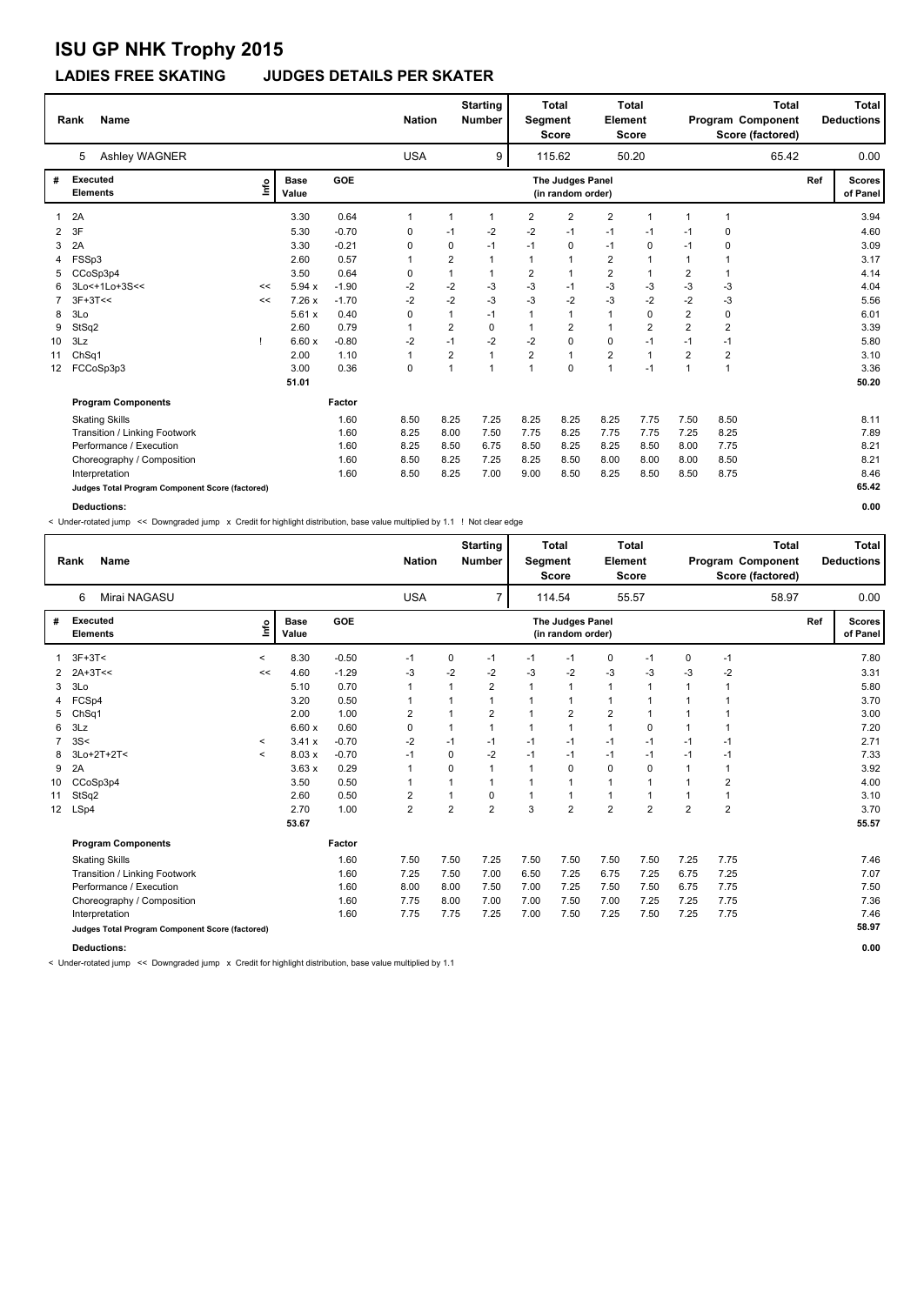### **LADIES FREE SKATING JUDGES DETAILS PER SKATER**

|                 | <b>Name</b><br>Rank                             |                      |         | <b>Nation</b>           |                         | <b>Starting</b><br><b>Number</b> | <b>Segment</b> | <b>Total</b><br><b>Score</b>          | Element                 | <b>Total</b><br><b>Score</b> |                | Program Component       | <b>Total</b><br>Score (factored) |     | Total<br><b>Deductions</b> |
|-----------------|-------------------------------------------------|----------------------|---------|-------------------------|-------------------------|----------------------------------|----------------|---------------------------------------|-------------------------|------------------------------|----------------|-------------------------|----------------------------------|-----|----------------------------|
|                 | Kaetlyn OSMOND<br>$\overline{7}$                |                      |         | CAN                     |                         | 4                                |                | 111.41                                |                         | 53.12                        |                |                         | 60.29                            |     | $-2.00$                    |
| #               | <b>Executed</b><br>١nf٥<br><b>Elements</b>      | <b>Base</b><br>Value | GOE     |                         |                         |                                  |                | The Judges Panel<br>(in random order) |                         |                              |                |                         |                                  | Ref | <b>Scores</b><br>of Panel  |
|                 | $3F+2T$                                         | 6.60                 | 0.80    | $\mathbf 1$             | 2                       | $\mathbf{1}$                     | 1              | $\overline{1}$                        | 1                       | $\overline{1}$               | $\overline{1}$ | $\overline{2}$          |                                  |     | 7.40                       |
| 2               | $2A+3T$                                         | 7.60                 | 1.40    | 2                       | 3                       | $\overline{2}$                   | $\overline{2}$ | $\overline{2}$                        | $\overline{2}$          | $\overline{2}$               | $\overline{2}$ | $\overline{2}$          |                                  |     | 9.00                       |
| 3               | 2Lz                                             | 2.10                 | $-0.09$ | 0                       | $\overline{2}$          | $-1$                             | $\Omega$       | $-1$                                  | 0                       | 0                            | $-1$           | 0                       |                                  |     | 2.01                       |
| 4               | FCCoSp3p4                                       | 3.50                 | 0.64    | 2                       | $\overline{\mathbf{c}}$ | $\mathbf{1}$                     | 1              | $\mathbf{1}$                          | $\overline{2}$          | 0                            | $\mathbf{1}$   | $\overline{1}$          |                                  |     | 4.14                       |
| 5               | 3Lo                                             | 5.10                 | $-2.10$ | $-3$                    | $-3$                    | -3                               | $-3$           | -3                                    | $-3$                    | $-3$                         | -3             | $-2$                    |                                  |     | 3.00                       |
| 6               | 3F                                              | 5.83x                | $-0.20$ | $-1$                    | 0                       | $-1$                             | $-1$           | $\mathbf{1}$                          | $-1$                    | $\mathbf 0$                  | $\Omega$       | 1                       |                                  |     | 5.63                       |
|                 | ChSq1                                           | 2.00                 | 1.00    | $\overline{\mathbf{c}}$ | 1                       | $\overline{2}$                   | 1              | $\mathbf{1}$                          | $\overline{2}$          | $\overline{1}$               | $\mathbf 1$    | $\overline{2}$          |                                  |     | 3.00                       |
| 8               | 3S                                              | 4.84x                | $-2.10$ | -3                      | $-3$                    | -3                               | -3             | -3                                    | $-3$                    | $-3$                         | -3             | $-3$                    |                                  |     | 2.74                       |
| 9               | $2A+2T$                                         | 5.06x                | 0.50    |                         | 1                       | $\mathbf{1}$                     | $\mathbf{1}$   | $\mathbf{1}$                          | $\overline{2}$          | $\overline{1}$               | $\overline{1}$ | 1                       |                                  |     | 5.56                       |
| 10              | LSp3                                            | 2.40                 | 0.57    |                         | $\overline{\mathbf{c}}$ | $\mathbf{1}$                     | $\mathbf 1$    | $\overline{1}$                        | $\overline{2}$          | $\mathbf{1}$                 |                | 1                       |                                  |     | 2.97                       |
| 11              | StSq2                                           | 2.60                 | 0.71    |                         | 2                       | $\mathbf{1}$                     |                | $\overline{2}$                        | $\overline{\mathbf{c}}$ | 1                            |                | $\overline{\mathbf{c}}$ |                                  |     | 3.31                       |
| 12 <sup>2</sup> | CCoSp3p4                                        | 3.50                 | 0.86    | 2                       | $\overline{2}$          | $\overline{2}$                   | $\overline{2}$ | $\overline{1}$                        | $\overline{2}$          | $\mathbf{1}$                 | -1             | $\overline{2}$          |                                  |     | 4.36                       |
|                 |                                                 | 51.13                |         |                         |                         |                                  |                |                                       |                         |                              |                |                         |                                  |     | 53.12                      |
|                 | <b>Program Components</b>                       |                      | Factor  |                         |                         |                                  |                |                                       |                         |                              |                |                         |                                  |     |                            |
|                 | <b>Skating Skills</b>                           |                      | 1.60    | 7.50                    | 8.25                    | 8.00                             | 7.50           | 7.50                                  | 7.50                    | 7.25                         | 7.75           | 7.50                    |                                  |     | 7.61                       |
|                 | Transition / Linking Footwork                   |                      | 1.60    | 7.00                    | 8.25                    | 7.50                             | 7.00           | 7.25                                  | 8.00                    | 6.75                         | 7.25           | 7.25                    |                                  |     | 7.32                       |
|                 | Performance / Execution                         |                      | 1.60    | 7.25                    | 8.00                    | 7.00                             | 7.25           | 7.25                                  | 7.25                    | 7.25                         | 7.50           | 7.25                    |                                  |     | 7.29                       |
|                 | Choreography / Composition                      |                      | 1.60    | 7.25                    | 8.50                    | 8.25                             | 7.50           | 7.50                                  | 8.50                    | 7.25                         | 7.50           | 7.50                    |                                  |     | 7.71                       |
|                 | Interpretation                                  |                      | 1.60    | 7.50                    | 8.00                    | 8.25                             | 7.50           | 7.75                                  | 8.50                    | 7.50                         | 7.75           | 7.50                    |                                  |     | 7.75                       |
|                 | Judges Total Program Component Score (factored) |                      |         |                         |                         |                                  |                |                                       |                         |                              |                |                         |                                  |     | 60.29                      |
|                 | <b>Deductions:</b>                              | Falls:               | $-2.00$ |                         |                         |                                  |                |                                       |                         |                              |                |                         |                                  |     | $-2.00$                    |

x Credit for highlight distribution, base value multiplied by 1.1 ! Not clear edge

|    | <b>Name</b><br>Rank                             |      |                      |         | <b>Nation</b>  |                | <b>Starting</b><br>Number | Segment        | <b>Total</b><br><b>Score</b>          | Element        | <b>Total</b><br><b>Score</b> |                | <b>Total</b><br>Program Component<br>Score (factored) |     | Total<br><b>Deductions</b> |
|----|-------------------------------------------------|------|----------------------|---------|----------------|----------------|---------------------------|----------------|---------------------------------------|----------------|------------------------------|----------------|-------------------------------------------------------|-----|----------------------------|
|    | Mariko KIHARA<br>8                              |      |                      |         | <b>JPN</b>     |                | $\overline{2}$            |                | 108.23                                |                | 54.82                        |                | 54.41                                                 |     | $-1.00$                    |
| #  | <b>Executed</b><br><b>Elements</b>              | lnfo | <b>Base</b><br>Value | GOE     |                |                |                           |                | The Judges Panel<br>(in random order) |                |                              |                |                                                       | Ref | <b>Scores</b><br>of Panel  |
| 1  | 3Lo+2T+2Lo                                      |      | 8.20                 | 0.80    | $\mathbf{1}$   | 1              | 1                         | 1              | $\overline{2}$                        | $\mathbf{1}$   | $\overline{1}$               | 0              | $\overline{2}$                                        |     | 9.00                       |
| 2  | 2Lz                                             |      | 2.10                 | $-0.30$ | $-1$           | $-1$           | $-1$                      | $-1$           | 0                                     | -1             | $-1$                         | -1             | $-1$                                                  |     | 1.80                       |
|    | 3 FSSp3                                         |      | 2.60                 | 0.43    | 1              |                | 0                         | 0              | $\overline{2}$                        | $\mathbf{1}$   | $\overline{2}$               | $\Omega$       | 1                                                     |     | 3.03                       |
| 4  | 3F<<br>$\prec$                                  |      | 3.70                 | $-2.10$ | $-3$           | $-3$           | $-3$                      | $-3$           | $-3$                                  | $-3$           | $-3$                         | $-3$           | $-3$                                                  |     | 1.60                       |
| 5  | LSp4                                            |      | 2.70                 | 1.07    | $\overline{2}$ | $\overline{2}$ | $\overline{2}$            | $\overline{2}$ | 3                                     | $\overline{2}$ | $\overline{2}$               | $\overline{2}$ | 3                                                     |     | 3.77                       |
| 6  | $2A+3T$                                         |      | 7.60                 | $-0.30$ | 0              | $-1$           | $-1$                      | $-1$           | $\mathbf{1}$                          | $\mathbf 0$    | $-1$                         | $-1$           | 1                                                     |     | 7.30                       |
| 7  | 3S                                              |      | 4.84 x               | 0.20    | 0              | $\Omega$       | 0                         | 0              | $\mathbf{1}$                          | $\mathbf{1}$   | 0                            | $\Omega$       | 1                                                     |     | 5.04                       |
| 8  | 3Lo                                             |      | 5.61x                | 0.80    |                |                |                           | 1              | 2                                     | $\mathbf{1}$   |                              | $\mathbf{1}$   | $\overline{2}$                                        |     | 6.41                       |
| 9  | StSq3                                           |      | 3.30                 | 0.57    |                |                |                           | 1              | $\overline{2}$                        | $\mathbf{1}$   |                              |                | $\overline{2}$                                        |     | 3.87                       |
| 10 | ChSq1                                           |      | 2.00                 | $-0.07$ | $\mathbf 0$    | $\Omega$       | 0                         | 0              | 0                                     | $-2$           | $\mathbf 0$                  | $\Omega$       | $-1$                                                  |     | 1.93                       |
| 11 | $2A+3T$                                         |      | 8.36 x               | 0.00    | 0              | $-1$           | 0                         | 0              | 0                                     | $\mathbf 0$    | $\mathbf 0$                  | 0              | 0                                                     |     | 8.36                       |
| 12 | CCoSp2p3                                        |      | 2.50                 | 0.21    | $\mathbf{1}$   | $\overline{1}$ | 0                         | 0              | 1                                     | $\mathbf 0$    | 1                            | $\Omega$       | $\mathbf 0$                                           |     | 2.71                       |
|    |                                                 |      | 53.51                |         |                |                |                           |                |                                       |                |                              |                |                                                       |     | 54.82                      |
|    | <b>Program Components</b>                       |      |                      | Factor  |                |                |                           |                |                                       |                |                              |                |                                                       |     |                            |
|    | <b>Skating Skills</b>                           |      |                      | 1.60    | 7.25           | 6.75           | 6.75                      | 7.00           | 7.75                                  | 7.50           | 7.00                         | 7.00           | 7.00                                                  |     | 7.07                       |
|    | Transition / Linking Footwork                   |      |                      | 1.60    | 6.75           | 5.50           | 6.50                      | 6.50           | 7.25                                  | 5.00           | 6.50                         | 6.50           | 6.25                                                  |     | 6.36                       |
|    | Performance / Execution                         |      |                      | 1.60    | 7.25           | 6.75           | 7.00                      | 7.00           | 7.50                                  | 6.75           | 7.50                         | 6.75           | 7.00                                                  |     | 7.04                       |
|    | Choreography / Composition                      |      |                      | 1.60    | 7.00           | 6.25           | 6.75                      | 6.75           | 7.75                                  | 6.25           | 6.50                         | 7.25           | 6.75                                                  |     | 6.75                       |
|    | Interpretation                                  |      |                      | 1.60    | 7.00           | 6.50           | 6.75                      | 6.75           | 7.25                                  | 6.75           | 6.50                         | 7.25           | 6.25                                                  |     | 6.79                       |
|    | Judges Total Program Component Score (factored) |      |                      |         |                |                |                           |                |                                       |                |                              |                |                                                       |     | 54.41                      |
|    | <b>Deductions:</b>                              |      | Falls:               | $-1.00$ |                |                |                           |                |                                       |                |                              |                |                                                       |     | $-1.00$                    |

< Under-rotated jump x Credit for highlight distribution, base value multiplied by 1.1 ! Not clear edge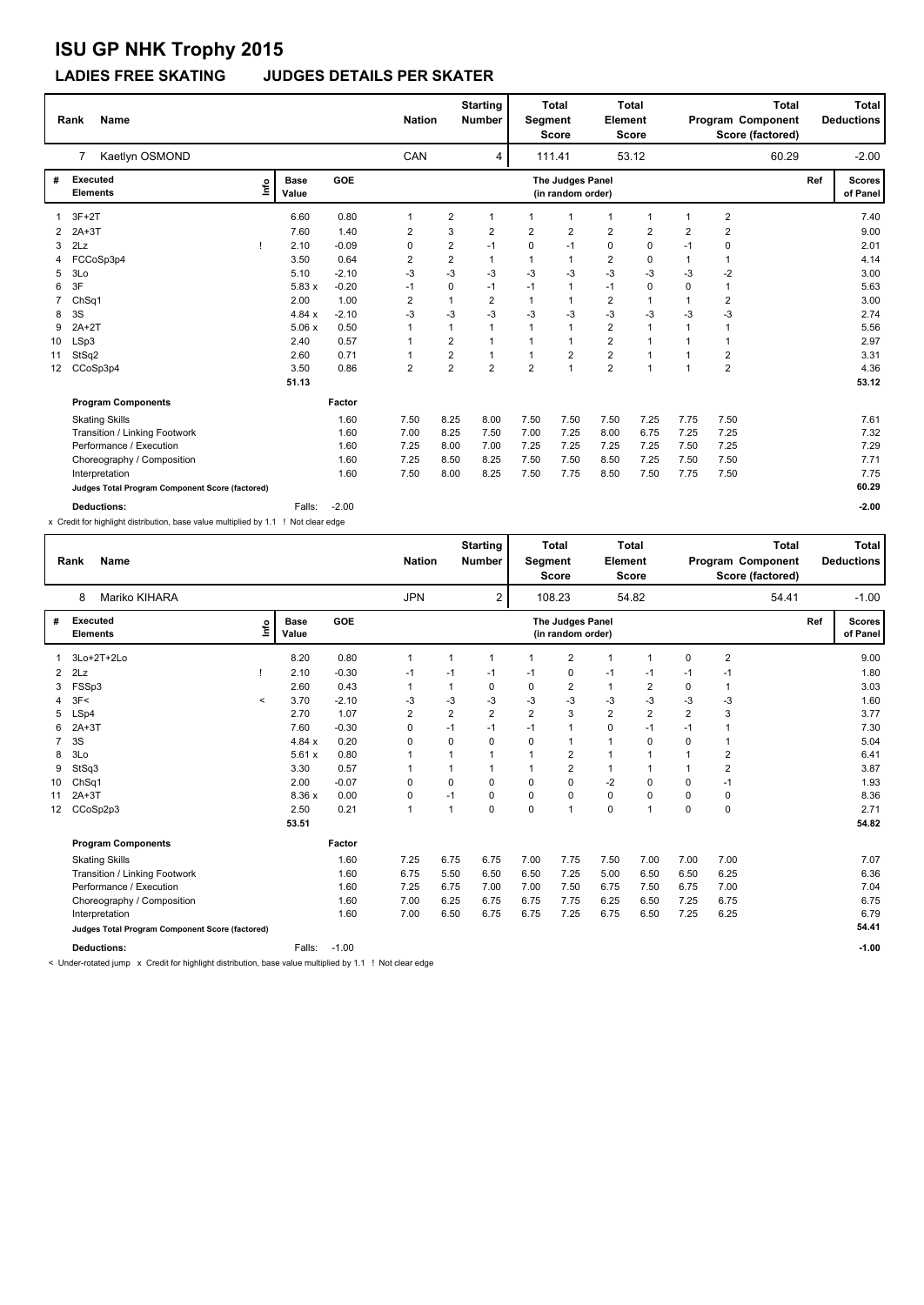### **LADIES FREE SKATING JUDGES DETAILS PER SKATER**

|                | <b>Name</b><br>Rank                             |         |                      |            | <b>Nation</b> |              | <b>Starting</b><br><b>Number</b> | Segment        | <b>Total</b><br><b>Score</b>          | Element        | <b>Total</b><br><b>Score</b> |                |      | <b>Total</b><br>Program Component<br>Score (factored) |     | <b>Total</b><br><b>Deductions</b> |
|----------------|-------------------------------------------------|---------|----------------------|------------|---------------|--------------|----------------------------------|----------------|---------------------------------------|----------------|------------------------------|----------------|------|-------------------------------------------------------|-----|-----------------------------------|
|                | Alena LEONOVA<br>9                              |         |                      |            | <b>RUS</b>    |              | 5                                |                | 106.12                                |                | 48.48                        |                |      | 58.64                                                 |     | $-1.00$                           |
| #              | <b>Executed</b><br><b>Elements</b>              | ١nf٥    | <b>Base</b><br>Value | <b>GOE</b> |               |              |                                  |                | The Judges Panel<br>(in random order) |                |                              |                |      |                                                       | Ref | <b>Scores</b><br>of Panel         |
|                | $3T+3T<$                                        | $\,<$   | 7.30                 | $-2.10$    | $-3$          | $-3$         | $-3$                             | -3             | $-3$                                  | $-3$           | $-3$                         | $-2$           | $-3$ |                                                       |     | 5.20                              |
| $\mathbf{2}$   | 1Lz                                             |         | 0.60                 | $-0.10$    | -1            | $-1$         | $-1$                             | $-1$           | $-1$                                  | $-1$           | $-1$                         | $-1$           | $-1$ |                                                       |     | 0.50                              |
| 3              | 2A                                              |         | 3.30                 | 0.50       | $\mathbf 1$   | 1            | $\mathbf 1$                      | $\mathbf 1$    | $\mathbf{1}$                          | 1              | $\mathbf 1$                  | $\mathbf{1}$   | 1    |                                                       |     | 3.80                              |
| 4              | CCoSp3p4                                        |         | 3.50                 | 0.57       | 1             | 1            | $\overline{1}$                   | $\overline{2}$ | $\overline{1}$                        | $\mathbf{1}$   | 1                            | $\overline{2}$ | 1    |                                                       |     | 4.07                              |
| 5              | FCSp3                                           |         | 2.80                 | 0.29       | 1             | 0            | $\Omega$                         | $\overline{1}$ | 0                                     | 0              | 1                            | $\mathbf{1}$   | 1    |                                                       |     | 3.09                              |
| 6              | $3F<+2T$                                        | $\,<\,$ | 5.00                 | $-0.80$    | $-1$          | $-1$         | $-1$                             | $-1$           | $-1$                                  | $-1$           | $-1$                         | $-2$           | $-2$ |                                                       |     | 4.20                              |
| $\overline{7}$ | 3F                                              |         | 5.83x                | 0.30       | 0             | 1            | $\Omega$                         | -1             | $\Omega$                              | 0              | 1                            | 1              | 0    |                                                       |     | 6.13                              |
| 8              | Ch <sub>Sq1</sub>                               |         | 2.00                 | 0.60       | 2             | $\mathbf{1}$ |                                  |                | -1                                    | 0              | 1                            | 1              | 0    |                                                       |     | 2.60                              |
| 9              | 3S+2T+2Lo                                       |         | 8.25x                | 0.20       | 0             | $\mathbf{1}$ | $\mathbf 0$                      |                | 0                                     | 0              | 0                            |                | 0    |                                                       |     | 8.45                              |
| 10             | 2A                                              |         | 3.63x                | 0.43       |               | 1            |                                  |                | $\Omega$                              | 0              |                              |                | 1    |                                                       |     | 4.06                              |
| 11             | FCCoSp3p3                                       |         | 3.00                 | 0.21       |               | 0            | $\mathbf 0$                      |                | 0                                     | 0              |                              |                | 0    |                                                       |     | 3.21                              |
| 12             | StSq2                                           |         | 2.60                 | 0.57       | $\mathbf{1}$  | 1            | $\overline{1}$                   | $\overline{2}$ | 1                                     | $\overline{1}$ | $\overline{2}$               | $\Omega$       | 1    |                                                       |     | 3.17                              |
|                |                                                 |         | 47.81                |            |               |              |                                  |                |                                       |                |                              |                |      |                                                       |     | 48.48                             |
|                | <b>Program Components</b>                       |         |                      | Factor     |               |              |                                  |                |                                       |                |                              |                |      |                                                       |     |                                   |
|                | <b>Skating Skills</b>                           |         |                      | 1.60       | 7.00          | 7.25         | 7.75                             | 7.50           | 7.50                                  | 7.50           | 7.25                         | 7.00           | 7.00 |                                                       |     | 7.29                              |
|                | Transition / Linking Footwork                   |         |                      | 1.60       | 7.25          | 7.00         | 7.00                             | 7.50           | 7.75                                  | 7.00           | 7.00                         | 6.75           | 5.75 |                                                       |     | 7.07                              |
|                | Performance / Execution                         |         |                      | 1.60       | 7.50          | 7.00         | 7.50                             | 7.75           | 8.00                                  | 7.50           | 7.00                         | 7.25           | 7.50 |                                                       |     | 7.43                              |
|                | Choreography / Composition                      |         |                      | 1.60       | 7.50          | 7.25         | 7.50                             | 8.25           | 8.00                                  | 7.25           | 7.50                         | 7.00           | 6.50 |                                                       |     | 7.43                              |
|                | Interpretation                                  |         |                      | 1.60       | 7.25          | 7.50         | 7.50                             | 8.25           | 7.50                                  | 7.50           | 7.75                         | 7.00           | 6.50 |                                                       |     | 7.43                              |
|                | Judges Total Program Component Score (factored) |         |                      |            |               |              |                                  |                |                                       |                |                              |                |      |                                                       |     | 58.64                             |
|                | <b>Deductions:</b>                              |         | Falls:               | $-1.00$    |               |              |                                  |                |                                       |                |                              |                |      |                                                       |     | $-1.00$                           |

< Under-rotated jump x Credit for highlight distribution, base value multiplied by 1.1 ! Not clear edge

|    | <b>Name</b><br>Rank                             |              |                      |            | <b>Nation</b>  |                | <b>Starting</b><br><b>Number</b> | Segment        | Total<br><b>Score</b>                 | Element      | Total<br><b>Score</b> |                | Program Component<br>Score (factored) | <b>Total</b> |     | Total<br><b>Deductions</b> |
|----|-------------------------------------------------|--------------|----------------------|------------|----------------|----------------|----------------------------------|----------------|---------------------------------------|--------------|-----------------------|----------------|---------------------------------------|--------------|-----|----------------------------|
|    | Zijun LI<br>10                                  |              |                      |            | <b>CHN</b>     |                | 6                                |                | 105.62                                |              | 49.26                 |                |                                       | 56.36        |     | 0.00                       |
| #  | Executed<br><b>Elements</b>                     | lnfo         | <b>Base</b><br>Value | <b>GOE</b> |                |                |                                  |                | The Judges Panel<br>(in random order) |              |                       |                |                                       |              | Ref | <b>Scores</b><br>of Panel  |
|    | $3F+3T<$                                        | $\prec$      | 8.30                 | $-0.90$    | -1             | $-1$           | $-2$                             | $-2$           | $-1$                                  | $-2$         | $-1$                  | $-1$           | $-1$                                  |              |     | 7.40                       |
| 2  | $2A+3T$                                         |              | 7.60                 | 0.00       | $\mathbf 0$    | 0              | 0                                | 0              | 0                                     | $\mathbf 0$  | 0                     | 0              | $\mathbf 1$                           |              |     | 7.60                       |
| 3  | 3 <sub>LO</sub>                                 |              | 5.10                 | 0.50       | $\mathbf 1$    | 0              |                                  | 1              | 0                                     | $\mathbf{1}$ | 1                     | $\mathbf 1$    | 0                                     |              |     | 5.60                       |
| 4  | ChSq1                                           |              | 2.00                 | 0.40       | $\mathbf 0$    | 1              | 0                                | 1              | 0                                     | $\mathbf{1}$ | 2                     |                | 0                                     |              |     | 2.40                       |
| 5  | FCSp3                                           |              | 2.80                 | 0.07       | $\mathbf 0$    | 0              | 0                                | 1              | 0                                     | 0            | $\mathbf 0$           | 1              | 0                                     |              |     | 2.87                       |
| 6  | 3Lze                                            | e            | 4.62x                | $-1.30$    | $-2$           | $-1$           | $-2$                             | $-2$           | $-2$                                  | $-2$         | $-2$                  | $-2$           | -1                                    |              |     | 3.32                       |
| 7  | 3F<                                             | $\checkmark$ | 4.07 x               | $-0.80$    | $-1$           | $-1$           | $-2$                             | $-2$           | $-1$                                  | $-1$         | $-1$                  | $-1$           | $-1$                                  |              |     | 3.27                       |
| 8  | 3S<                                             | $\checkmark$ | 3.41x                | $-0.80$    | $-1$           | $-1$           | $-1$                             | $-2$           | $-1$                                  | $-2$         | $-1$                  | $-1$           | -1                                    |              |     | 2.61                       |
| 9  | 2A                                              |              | 3.63x                | 0.00       | $\mathbf 0$    | 0              | 0                                | 0              | 0                                     | $\mathbf 0$  | $\mathbf{1}$          | 0              | 0                                     |              |     | 3.63                       |
| 10 | StSq3                                           |              | 3.30                 | 0.21       | $\overline{2}$ | 1              | 0                                | $\mathbf{1}$   | 0                                     | 0            | $\overline{1}$        | 0              | 0                                     |              |     | 3.51                       |
| 11 | CCoSp3p4                                        |              | 3.50                 | 0.36       | $\mathbf{1}$   | 1              | 0                                | 1              | $\mathbf{1}$                          | 0            | $\mathbf{1}$          | 1              | 0                                     |              |     | 3.86                       |
| 12 | LSp3                                            |              | 2.40                 | 0.79       | $\overline{2}$ | $\overline{2}$ | 1                                | $\overline{2}$ | $\overline{2}$                        | $\mathbf{1}$ | $\overline{2}$        | $\overline{1}$ | $\mathbf{1}$                          |              |     | 3.19                       |
|    |                                                 |              | 50.73                |            |                |                |                                  |                |                                       |              |                       |                |                                       |              |     | 49.26                      |
|    | <b>Program Components</b>                       |              |                      | Factor     |                |                |                                  |                |                                       |              |                       |                |                                       |              |     |                            |
|    | <b>Skating Skills</b>                           |              |                      | 1.60       | 7.25           | 7.75           | 6.50                             | 6.75           | 6.75                                  | 7.25         | 7.25                  | 7.50           | 7.25                                  |              |     | 7.14                       |
|    | Transition / Linking Footwork                   |              |                      | 1.60       | 7.00           | 7.50           | 6.00                             | 7.00           | 6.50                                  | 6.75         | 7.00                  | 7.00           | 6.75                                  |              |     | 6.86                       |
|    | Performance / Execution                         |              |                      | 1.60       | 7.50           | 8.00           | 6.25                             | 7.00           | 6.50                                  | 7.50         | 7.25                  | 7.50           | 7.00                                  |              |     | 7.18                       |
|    | Choreography / Composition                      |              |                      | 1.60       | 7.50           | 8.00           | 6.00                             | 7.00           | 6.75                                  | 7.00         | 7.50                  | 7.25           | 6.75                                  |              |     | 7.11                       |
|    | Interpretation                                  |              |                      | 1.60       | 7.25           | 7.75           | 6.25                             | 6.75           | 6.50                                  | 6.75         | 7.00                  | 7.50           | 6.75                                  |              |     | 6.93                       |
|    | Judges Total Program Component Score (factored) |              |                      |            |                |                |                                  |                |                                       |              |                       |                |                                       |              |     | 56.36                      |
|    | <b>Deductions:</b>                              |              |                      |            |                |                |                                  |                |                                       |              |                       |                |                                       |              |     | 0.00                       |

< Under-rotated jump x Credit for highlight distribution, base value multiplied by 1.1 e Wrong edge